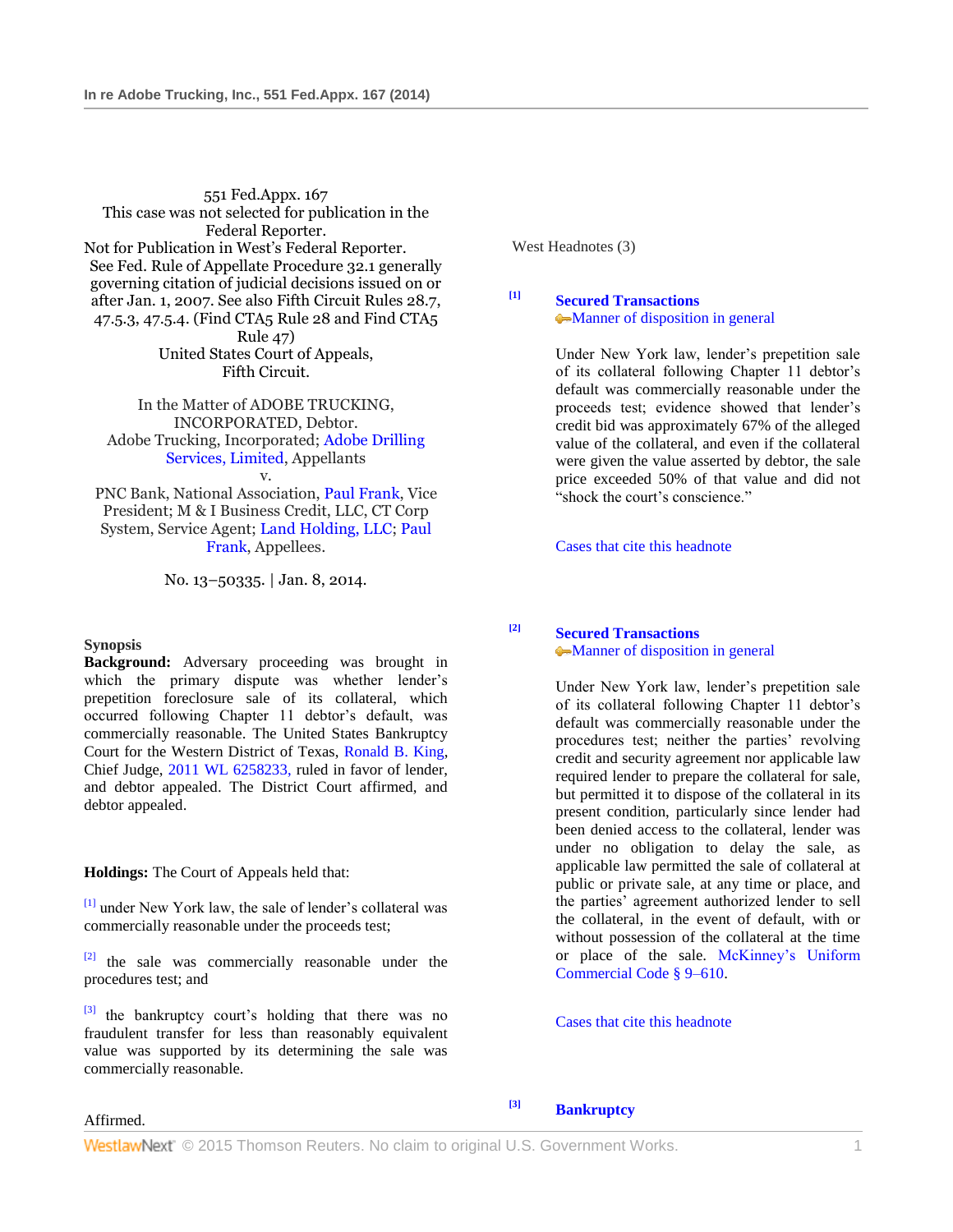### [Price at foreclosure, judicial, or trustee sale](http://www.westlaw.com/Browse/Home/KeyNumber/51k2650(4)/View.html?docGuid=Ie73929f9788a11e38914df21cb42a557&originationContext=document&vr=3.0&rs=cblt1.0&transitionType=DocumentItem&contextData=(sc.UserEnteredCitation))

Bankruptcy court's determination that lender's prepetition foreclosure sale of its collateral following Chapter 11 debtor's default did not constitute a fraudulent transfer for less than reasonably equivalent value was supported by its determination that the sale was commercially reasonable under New York law.

### [Cases that cite this headnote](http://www.westlaw.com/Link/RelatedInformation/DocHeadnoteLink?docGuid=Ie73929f9788a11e38914df21cb42a557&headnoteId=203249418400320140625200631&originationContext=document&vr=3.0&rs=cblt1.0&transitionType=CitingReferences&contextData=(sc.UserEnteredCitation))

### **Attorneys and Law Firms**

**\*168** [Jamie Travis Wall,](http://www.westlaw.com/Link/Document/FullText?findType=h&pubNum=176284&cite=0366365701&originatingDoc=Ie73929f9788a11e38914df21cb42a557&refType=RQ&originationContext=document&vr=3.0&rs=cblt1.0&transitionType=DocumentItem&contextData=(sc.UserEnteredCitation)) Esq., [Wiley F. James, III,](http://www.westlaw.com/Link/Document/FullText?findType=h&pubNum=176284&cite=0190224401&originatingDoc=Ie73929f9788a11e38914df21cb42a557&refType=RQ&originationContext=document&vr=3.0&rs=cblt1.0&transitionType=DocumentItem&contextData=(sc.UserEnteredCitation)) James & Haugland, P.C., El Paso, TX, [Randall Lyle Rouse,](http://www.westlaw.com/Link/Document/FullText?findType=h&pubNum=176284&cite=0146704001&originatingDoc=Ie73929f9788a11e38914df21cb42a557&refType=RQ&originationContext=document&vr=3.0&rs=cblt1.0&transitionType=DocumentItem&contextData=(sc.UserEnteredCitation)) Lynch, Chappell & Alsup, P.C., [Robert Keith Whitt,](http://www.westlaw.com/Link/Document/FullText?findType=h&pubNum=176284&cite=0289183101&originatingDoc=Ie73929f9788a11e38914df21cb42a557&refType=RQ&originationContext=document&vr=3.0&rs=cblt1.0&transitionType=DocumentItem&contextData=(sc.UserEnteredCitation)) Esq., [Randy Lee,](http://www.westlaw.com/Link/Document/FullText?findType=h&pubNum=176284&cite=0291064201&originatingDoc=Ie73929f9788a11e38914df21cb42a557&refType=RQ&originationContext=document&vr=3.0&rs=cblt1.0&transitionType=DocumentItem&contextData=(sc.UserEnteredCitation)) Midland, TX, for Appellants.

**\*169** [Cameron Phair Pope,](http://www.westlaw.com/Link/Document/FullText?findType=h&pubNum=176284&cite=0325428101&originatingDoc=Ie73929f9788a11e38914df21cb42a557&refType=RQ&originationContext=document&vr=3.0&rs=cblt1.0&transitionType=DocumentItem&contextData=(sc.UserEnteredCitation)) Esq., Andrews Kurth, L.L.P., [Michael D. Morfey,](http://www.westlaw.com/Link/Document/FullText?findType=h&pubNum=176284&cite=0319713401&originatingDoc=Ie73929f9788a11e38914df21cb42a557&refType=RQ&originationContext=document&vr=3.0&rs=cblt1.0&transitionType=DocumentItem&contextData=(sc.UserEnteredCitation)) Andrews Kurth, L.L.P., Houston, TX, for Appellees.

Appeals from the United States District Court for the Western District of Texas, USDC No. 7:12–CV–031.

Before [BARKSDALE,](http://www.westlaw.com/Link/Document/FullText?findType=h&pubNum=176284&cite=0194463701&originatingDoc=Ie73929f9788a11e38914df21cb42a557&refType=RQ&originationContext=document&vr=3.0&rs=cblt1.0&transitionType=DocumentItem&contextData=(sc.UserEnteredCitation)) [PRADO,](http://www.westlaw.com/Link/Document/FullText?findType=h&pubNum=176284&cite=0197176801&originatingDoc=Ie73929f9788a11e38914df21cb42a557&refType=RQ&originationContext=document&vr=3.0&rs=cblt1.0&transitionType=DocumentItem&contextData=(sc.UserEnteredCitation)) and [HAYNES,](http://www.westlaw.com/Link/Document/FullText?findType=h&pubNum=176284&cite=0316723601&originatingDoc=Ie73929f9788a11e38914df21cb42a557&refType=RQ&originationContext=document&vr=3.0&rs=cblt1.0&transitionType=DocumentItem&contextData=(sc.UserEnteredCitation)) Circuit Judges.

#### <span id="page-1-0"></span>**Opinion**

PER CURIAM[:](#page-5-0)\*

Adobe Trucking, Inc. (ATI) filed for Chapter 11 bankruptcy on 23 November 2010, after which this adversary proceeding was removed from state court. The bankruptcy court ruled in favor of PNC Bank (PNC). ATI and Adobe Drilling Services, Ltd. (ADS) (collectively, Appellants) appealed to the district court, which affirmed.

Appellants claim: the bankruptcy court erred in ruling (1) there was a consummated foreclosure sale; (2) the parties' agreement was not manifestly unreasonable; (3) PNC's actions regarding the sale were commercially reasonable; (4) there was no fraudulent transfer; and (5) PNC owed no fiduciary duty to Appellants. (Concerning several issues, they assert also that the bankruptcy court failed to comply with Federal Rule of Civil Procedure  $52(a)(1)$  (requiring court acting as trier of fact to state fact-findings and legal conclusions separately)). AFFIRMED, essentially for the

reasons stated by the bankruptcy and district courts.

**I.**

In December 2006, Appellants entered into a revolving credit and security agreement (the agreement) for a \$37.5 million, five-year revolving-credit facility with various financial institutions, including PNC, which would serve as the lead bank and agent for all the lenders. The agreement provided New York law would govern, and that, *inter alia,* upon Appellants' default, PNC could exercise the right to foreclosure of the security interests granted. In that regard, PNC could take possession of the collateral and sell it without judicial process. Further, the collateral could be sold "at any time or place, in one or more sales, at such price or prices, and upon such terms, either for cash, credit or future delivery" as PNC could elect, regardless of whether it possessed the collateral.

The same day the parties entered into the agreement, PNC obtained landlord waiver agreements from Adobe Oilfield Services (AOS), Adobe Ironworks (AI), and Mesquite Bean (Mesquite) (sister entities with control over the premises on which collateral was located). Despite Appellants' failure to abide by the terms of the agreement, the parties amended it on two occasions: in March 2007, increasing the available credit to \$43 million; and, that July, increasing it to \$47.5 million.

Shortly after the second amendment, Appellants' capital expenditures for the 2007 fiscal year exceeded the specified limit. Appellants continued to default in other ways; for instance, they failed to achieve the minimum rig-fleet inventory utilization rate. On several occasions, PNC gave Appellants notice of default under the agreement.

During the first half of 2008, oil prices steadily rose to a high of \$145 per barrel, leading to a high demand for drilling rigs. By January 2009, however, the prices had dropped to a low of \$35 per barrel. As a **\*170** result, by the fall of 2008, Appellants elected to suspend most drilling operations.

As of early December 2008, with Appellants still in default under the agreement, PNC (and the other lenders) chose to exercise their default remedies. On 23 December 2008, PNC provided Appellants with its first written request that Appellants immediately relinquish possession and control of the collateral, and that they provide a list of locations of all their assets. Appellants neither acknowledged nor complied with this request. By 31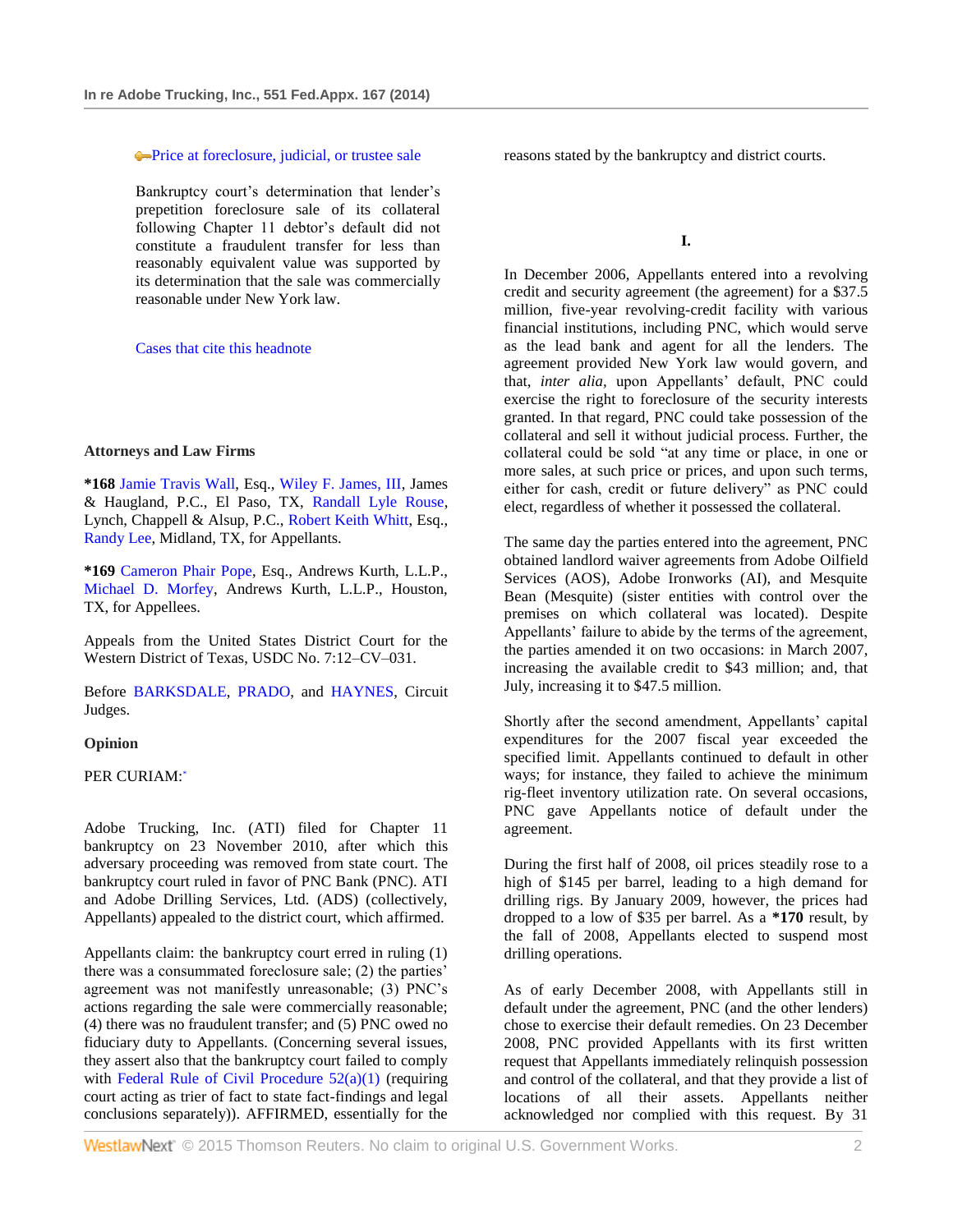December 2008, PNC provided Appellants with a foreclosure notice, stating the public foreclosure sale of the collateral would occur at 11:00 a.m. on 16 January 2009.

PNC subsequently provided Appellants with multiple written requests for possession of the collateral, to no avail. For example, in a 14 January 2009 letter from PNC to Appellants, they were requested, *inter alia,* to "cooperate with PNC to make the collateral available ... and to provide information regarding [its] location and status". Appellants responded by asserting PNC was given possession of eight rigs during a December 2008 meeting, but PNC claims it never received possession. Appellants also offered to move the rigs to a location of PNC's choice for 80% costs (an offer PNC rejected) and otherwise declined to cooperate.

On 6 January 2009, PNC placed a notice of sale in *The Dallas Morning News,* the *Odessa American,* and the *Midland Reporter–Telegram* (and on their respective websites). The notice provided: PNC would conduct a public sale to the highest qualified bidder for the collateral; the date, time, and place at which the sale would occur; PNC reserved the right to credit bid and purchase the collateral; and a detailed description of the collateral.

Although not in possession of the collateral, PNC foreclosed on 16 January 2009 as scheduled. Fifty minutes before foreclosure, AOS and AI filed a state-court action against Appellants and PNC, claiming liens on the collateral. Two bids were made at the foreclosure sale: a \$1 million opening bid, and PNC's winning \$41 million credit bid. One hour after the sale, Appellants filed a cross-claim against PNC. That same day, PNC transferred all of its interest in the collateral to an affiliate, with PNC authorized to take possession of the collateral. PNC advised AOS, AI, and Mesquite of its intent to remove the collateral from their premises, but all responses suggested they would not permit removal.

In March 2009, after finding PNC was continually and wrongfully refused access to the collateral, a state court enjoined AOS, AI, and Mesquite from interfering with, or preventing, PNC from removing the collateral. After it was removed, PNC held an auction—through another entity—on 29–30 April 2009, attended by hundreds of bidders. Although the collateral had been prepared for auction, most of it could not be sold. The auction netted only approximately \$10 million.

After ATI filed for bankruptcy on 23 November 2010, this adversary proceeding was removed from state court. Appellants raised several issues before the bankruptcy court, including whether: the agreement was manifestly unreasonable; the foreclosure sale was commercially reasonable under the proceeds and procedures tests; there was a fraudulent transfer for less than reasonably equivalent value; there were damages for the loss of any surplus; there was a breach of a fiduciary duty or misappropriation of fiduciary property; there was a contract for, charge, or receipt of usurious interest; and there was fraud, conversion, or theft. **\*171** *[In re Adobe](http://www.westlaw.com/Link/Document/FullText?findType=Y&serNum=2026688211&pubNum=0000999&originatingDoc=Ie73929f9788a11e38914df21cb42a557&refType=RP&originationContext=document&vr=3.0&rs=cblt1.0&transitionType=DocumentItem&contextData=(sc.UserEnteredCitation))  Trucking, Inc.,* [No. 10–70353, 2011 WL 6258233, at](http://www.westlaw.com/Link/Document/FullText?findType=Y&serNum=2026688211&pubNum=0000999&originatingDoc=Ie73929f9788a11e38914df21cb42a557&refType=RP&originationContext=document&vr=3.0&rs=cblt1.0&transitionType=DocumentItem&contextData=(sc.UserEnteredCitation))  [\\*10–14 \(Bankr.W.D.Tex. 15 Dec. 2011\).](http://www.westlaw.com/Link/Document/FullText?findType=Y&serNum=2026688211&pubNum=0000999&originatingDoc=Ie73929f9788a11e38914df21cb42a557&refType=RP&originationContext=document&vr=3.0&rs=cblt1.0&transitionType=DocumentItem&contextData=(sc.UserEnteredCitation))

In its opinion, the bankruptcy court first set out the secured parties' rights to dispose of collateral after default under Article 9 of the Uniform Commercial Code and New York law. *Id.* [at \\*4.](http://www.westlaw.com/Link/Document/FullText?findType=Y&serNum=2026688211&originatingDoc=Ie73929f9788a11e38914df21cb42a557&refType=RP&originationContext=document&vr=3.0&rs=cblt1.0&transitionType=DocumentItem&contextData=(sc.UserEnteredCitation)) The court noted the term "commercially reasonable" lacks a uniform definition, but explained the purpose of the U.C.C.'s provisions requiring a commercially reasonable sale is "to produce the highest price possible for the collateral" (although price is not the sole factor). *[Id.](http://www.westlaw.com/Link/Document/FullText?findType=Y&serNum=2026688211&originatingDoc=Ie73929f9788a11e38914df21cb42a557&refType=RP&originationContext=document&vr=3.0&rs=cblt1.0&transitionType=DocumentItem&contextData=(sc.UserEnteredCitation))* Ultimately, "the inquiry into commercial reasonableness is a fact-intensive one that requires an examination of all circumstances of the liquidation", with the secured party carrying the burden of proof as to the commercial reasonableness for each aspect of the disposition. *Id.* [at \\*5](http://www.westlaw.com/Link/Document/FullText?findType=Y&serNum=2026688211&originatingDoc=Ie73929f9788a11e38914df21cb42a557&refType=RP&originationContext=document&vr=3.0&rs=cblt1.0&transitionType=DocumentItem&contextData=(sc.UserEnteredCitation)) (citations omitted).

The bankruptcy court noted New York courts have adopted both the proceeds and procedures tests to evaluate the commercial reasonableness of a sale. *[Id.](http://www.westlaw.com/Link/Document/FullText?findType=Y&serNum=2026688211&originatingDoc=Ie73929f9788a11e38914df21cb42a557&refType=RP&originationContext=document&vr=3.0&rs=cblt1.0&transitionType=DocumentItem&contextData=(sc.UserEnteredCitation))* at [\\*8.](http://www.westlaw.com/Link/Document/FullText?findType=Y&serNum=2026688211&originatingDoc=Ie73929f9788a11e38914df21cb42a557&refType=RP&originationContext=document&vr=3.0&rs=cblt1.0&transitionType=DocumentItem&contextData=(sc.UserEnteredCitation)) Under the former, such reasonableness is based solely on the difference between the price received at the foreclosure sale and the price the collateral previously sold for, or whatever the court determines is the collateral's fair-market value. *Id.* [at \\*5.](http://www.westlaw.com/Link/Document/FullText?findType=Y&serNum=2026688211&originatingDoc=Ie73929f9788a11e38914df21cb42a557&refType=RP&originationContext=document&vr=3.0&rs=cblt1.0&transitionType=DocumentItem&contextData=(sc.UserEnteredCitation)) Under the latter, the focus is "on how the sale was conducted and the efforts made by the creditor to achieve the best price". *[Id.](http://www.westlaw.com/Link/Document/FullText?findType=Y&serNum=2026688211&originatingDoc=Ie73929f9788a11e38914df21cb42a557&refType=RP&originationContext=document&vr=3.0&rs=cblt1.0&transitionType=DocumentItem&contextData=(sc.UserEnteredCitation))* [at \\*7.](http://www.westlaw.com/Link/Document/FullText?findType=Y&serNum=2026688211&originatingDoc=Ie73929f9788a11e38914df21cb42a557&refType=RP&originationContext=document&vr=3.0&rs=cblt1.0&transitionType=DocumentItem&contextData=(sc.UserEnteredCitation))

The bankruptcy court also considered the effect of credit agreements on a sale's commercial reasonableness. *[Id.](http://www.westlaw.com/Link/Document/FullText?findType=Y&serNum=2026688211&originatingDoc=Ie73929f9788a11e38914df21cb42a557&refType=RP&originationContext=document&vr=3.0&rs=cblt1.0&transitionType=DocumentItem&contextData=(sc.UserEnteredCitation))* at [\\*9–10.](http://www.westlaw.com/Link/Document/FullText?findType=Y&serNum=2026688211&originatingDoc=Ie73929f9788a11e38914df21cb42a557&refType=RP&originationContext=document&vr=3.0&rs=cblt1.0&transitionType=DocumentItem&contextData=(sc.UserEnteredCitation)) Along this line, although parties may not waive the requirement of a commercially-reasonable disposition of collateral, [U.C.C. § 9–603](http://www.westlaw.com/Link/Document/FullText?findType=L&pubNum=1002112&cite=ULUCCS9-603&originatingDoc=Ie73929f9788a11e38914df21cb42a557&refType=LQ&originationContext=document&vr=3.0&rs=cblt1.0&transitionType=DocumentItem&contextData=(sc.UserEnteredCitation)) expressly permits "parties [to] determine by agreement the standards measuring the fulfillment of the rights of a debtor ... and the duties of a secured party", as long as those "standards are not manifestly unreasonable". *Id.* [at \\*9](http://www.westlaw.com/Link/Document/FullText?findType=Y&serNum=2026688211&originatingDoc=Ie73929f9788a11e38914df21cb42a557&refType=RP&originationContext=document&vr=3.0&rs=cblt1.0&transitionType=DocumentItem&contextData=(sc.UserEnteredCitation)) (quoting N.Y. U.C.C. [§ 9–603\)](http://www.westlaw.com/Link/Document/FullText?findType=L&pubNum=1000154&cite=NYUCS9-603&originatingDoc=Ie73929f9788a11e38914df21cb42a557&refType=LQ&originationContext=document&vr=3.0&rs=cblt1.0&transitionType=DocumentItem&contextData=(sc.UserEnteredCitation)) (internal quotation marks omitted). If a credit agreement exists between parties, the agreement is not manifestly unreasonable, and a subsequent foreclosure sale is conducted in accordance with that agreement, then the foreclosure sale is likely commercially reasonable. *See*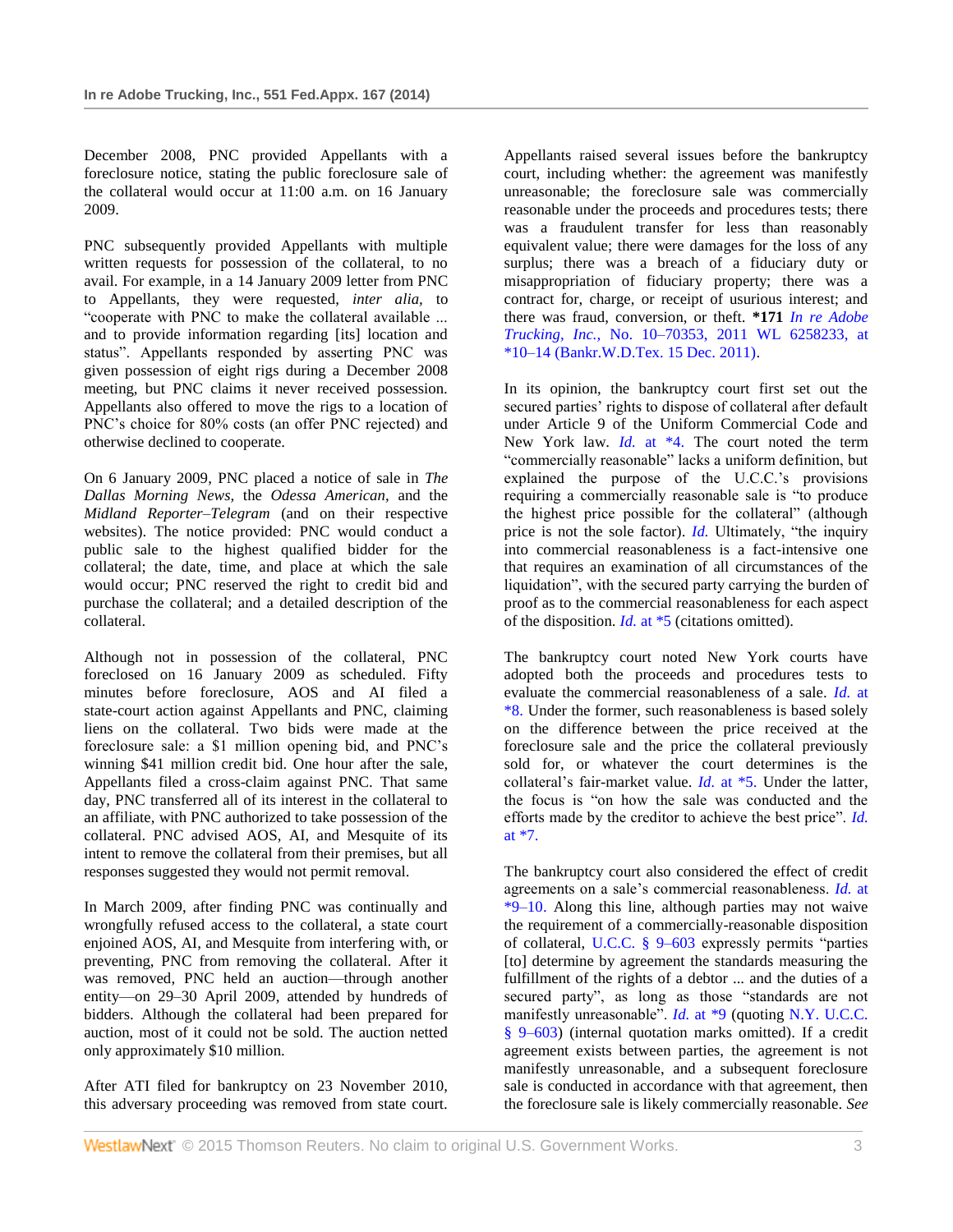### *id.* [at \\*9–10.](http://www.westlaw.com/Link/Document/FullText?findType=Y&serNum=2026688211&originatingDoc=Ie73929f9788a11e38914df21cb42a557&refType=RP&originationContext=document&vr=3.0&rs=cblt1.0&transitionType=DocumentItem&contextData=(sc.UserEnteredCitation))

When considering whether the agreement was manifestly unreasonable, the bankruptcy court explained that the U.C.C.'s restrictions on parties' abilities "to define what is commercially reasonable", are meant "to prohibit agreements [that relieve] secured creditors 'from virtually all responsibility with respect to the collateral' ". *Id.* [at \\*9](http://www.westlaw.com/Link/Document/FullText?findType=Y&serNum=2026688211&originatingDoc=Ie73929f9788a11e38914df21cb42a557&refType=RP&originationContext=document&vr=3.0&rs=cblt1.0&transitionType=DocumentItem&contextData=(sc.UserEnteredCitation)) (quoting *[Orix Credit Alliance, Inc. v. East End Dev.](http://www.westlaw.com/Link/Document/FullText?findType=Y&serNum=1999102860&pubNum=602&originatingDoc=Ie73929f9788a11e38914df21cb42a557&refType=RP&fi=co_pp_sp_602_192&originationContext=document&vr=3.0&rs=cblt1.0&transitionType=DocumentItem&contextData=(sc.UserEnteredCitation)#co_pp_sp_602_192)  Corp.,* [260 A.D.2d 454, 688 N.Y.S.2d 191, 192 \(2d Dep't](http://www.westlaw.com/Link/Document/FullText?findType=Y&serNum=1999102860&pubNum=602&originatingDoc=Ie73929f9788a11e38914df21cb42a557&refType=RP&fi=co_pp_sp_602_192&originationContext=document&vr=3.0&rs=cblt1.0&transitionType=DocumentItem&contextData=(sc.UserEnteredCitation)#co_pp_sp_602_192)  [1999\)\)](http://www.westlaw.com/Link/Document/FullText?findType=Y&serNum=1999102860&pubNum=602&originatingDoc=Ie73929f9788a11e38914df21cb42a557&refType=RP&fi=co_pp_sp_602_192&originationContext=document&vr=3.0&rs=cblt1.0&transitionType=DocumentItem&contextData=(sc.UserEnteredCitation)#co_pp_sp_602_192). The bankruptcy court found: "The ... [a]greement provided reasonable standards for the foreclosure process, but did not purport to waive the rights of [Appellants] under the [U.C.C.]". *Id.* [at \\*10.](http://www.westlaw.com/Link/Document/FullText?findType=Y&serNum=2026688211&originatingDoc=Ie73929f9788a11e38914df21cb42a557&refType=RP&originationContext=document&vr=3.0&rs=cblt1.0&transitionType=DocumentItem&contextData=(sc.UserEnteredCitation)) Thus, the agreement was ruled not manifestly unreasonable. *Id.* [at \\*14.](http://www.westlaw.com/Link/Document/FullText?findType=Y&serNum=2026688211&originatingDoc=Ie73929f9788a11e38914df21cb42a557&refType=RP&originationContext=document&vr=3.0&rs=cblt1.0&transitionType=DocumentItem&contextData=(sc.UserEnteredCitation))

<span id="page-3-0"></span>**[\[1\]](#page-0-0)** Next, considering the commercial reasonableness under the proceeds test, the bankruptcy court noted that "[p]roperty offered at a foreclosure sale frequently produces a price substantially less than market value" and that New York courts consistently decline to "disturb a foreclosure sale ... except ... where the price alone is so inadequate as to shock the court's conscience". *Id.* [at \\*11](http://www.westlaw.com/Link/Document/FullText?findType=Y&serNum=2026688211&originatingDoc=Ie73929f9788a11e38914df21cb42a557&refType=RP&originationContext=document&vr=3.0&rs=cblt1.0&transitionType=DocumentItem&contextData=(sc.UserEnteredCitation)) (citations omitted). Upon considering the evidence presented during the five-day trial, the bankruptcy court accepted the \$33.85 million value advanced by PNC, but also suggested, that, even if it accepted Appellants' estimated value, the \$41 million credit bid would still be 67% of the alleged value of the collateral. *Id.* [at \\*11, \\*14.](http://www.westlaw.com/Link/Document/FullText?findType=Y&serNum=2026688211&originatingDoc=Ie73929f9788a11e38914df21cb42a557&refType=RP&originationContext=document&vr=3.0&rs=cblt1.0&transitionType=DocumentItem&contextData=(sc.UserEnteredCitation)) Therefore, **\*172** the sale was ruled commercially reasonable under the proceeds test. *[Id.](http://www.westlaw.com/Link/Document/FullText?findType=Y&serNum=2026688211&originatingDoc=Ie73929f9788a11e38914df21cb42a557&refType=RP&originationContext=document&vr=3.0&rs=cblt1.0&transitionType=DocumentItem&contextData=(sc.UserEnteredCitation))*

<span id="page-3-1"></span>**[\[2\]](#page-0-1)** When considering whether the sale was commercially reasonable under the procedures test, the bankruptcy court discussed three claims by Appellants: (1) PNC did not prepare the collateral for sale, nor did PNC give prospective buyers an opportunity to inspect it; (2) a higher price could have been obtained if PNC had delayed the sale or sold the collateral in a different manner; and (3) only two prospective buyers attended the sale. *[Id.](http://www.westlaw.com/Link/Document/FullText?findType=Y&serNum=2026688211&originatingDoc=Ie73929f9788a11e38914df21cb42a557&refType=RP&originationContext=document&vr=3.0&rs=cblt1.0&transitionType=DocumentItem&contextData=(sc.UserEnteredCitation))* at  $*12-13.$ 

The bankruptcy court noted that Appellants, in violation of the agreement, prevented PNC from taking possession of the collateral prior to the sale. *Id.* [at \\*12.](http://www.westlaw.com/Link/Document/FullText?findType=Y&serNum=2026688211&originatingDoc=Ie73929f9788a11e38914df21cb42a557&refType=RP&originationContext=document&vr=3.0&rs=cblt1.0&transitionType=DocumentItem&contextData=(sc.UserEnteredCitation)) Moreover, under the agreement, Appellants agreed it would be commercially reasonable "to fail to incur expenses reasonably deemed significant by [PNC] to prepare [the collateral] for disposition", and that PNC was authorized to sell the collateral, in the event of default, with or without possession of the collateral at the time or place of the sale. *Id.* [at \\*12–13](http://www.westlaw.com/Link/Document/FullText?findType=Y&serNum=2026688211&originatingDoc=Ie73929f9788a11e38914df21cb42a557&refType=RP&originationContext=document&vr=3.0&rs=cblt1.0&transitionType=DocumentItem&contextData=(sc.UserEnteredCitation)) (internal quotation marks omitted). Additionally, New York law permits secured parties to dispose of collateral "in its present condition or following

any commercially reasonable preparation or processing". *Id.* [at \\*12](http://www.westlaw.com/Link/Document/FullText?findType=Y&serNum=2026688211&originatingDoc=Ie73929f9788a11e38914df21cb42a557&refType=RP&originationContext=document&vr=3.0&rs=cblt1.0&transitionType=DocumentItem&contextData=(sc.UserEnteredCitation)) (citing [N.Y.U.C.C. § 9–610\)](http://www.westlaw.com/Link/Document/FullText?findType=L&pubNum=1000154&cite=NYUCS9-610&originatingDoc=Ie73929f9788a11e38914df21cb42a557&refType=LQ&originationContext=document&vr=3.0&rs=cblt1.0&transitionType=DocumentItem&contextData=(sc.UserEnteredCitation)). The bankruptcy court also found that "[w]here a debtor denies the secured party access to the collateral, it cannot complain about the commercial reasonableness of not making the collateral available". *Id.* [at \\*13](http://www.westlaw.com/Link/Document/FullText?findType=Y&serNum=2026688211&originatingDoc=Ie73929f9788a11e38914df21cb42a557&refType=RP&originationContext=document&vr=3.0&rs=cblt1.0&transitionType=DocumentItem&contextData=(sc.UserEnteredCitation)) (citing *[Cantrade Private Bank](http://www.westlaw.com/Link/Document/FullText?findType=Y&serNum=1995058459&pubNum=345&originatingDoc=Ie73929f9788a11e38914df21cb42a557&refType=RP&fi=co_pp_sp_345_569&originationContext=document&vr=3.0&rs=cblt1.0&transitionType=DocumentItem&contextData=(sc.UserEnteredCitation)#co_pp_sp_345_569)  [Lausanne Ltd. v. Torresy,](http://www.westlaw.com/Link/Document/FullText?findType=Y&serNum=1995058459&pubNum=345&originatingDoc=Ie73929f9788a11e38914df21cb42a557&refType=RP&fi=co_pp_sp_345_569&originationContext=document&vr=3.0&rs=cblt1.0&transitionType=DocumentItem&contextData=(sc.UserEnteredCitation)#co_pp_sp_345_569)* 876 F.Supp. 564, 569  $(S.D.N.Y.1995)$ ).

As to Appellants' final claims regarding the commercial reasonableness of the sale under the procedures test, the bankruptcy court determined PNC was under no obligation to delay it, because the agreement tracked New York law (permitting the sale of collateral at public or private sale, at any time or place). *[Id.](http://www.westlaw.com/Link/Document/FullText?findType=Y&serNum=2026688211&originatingDoc=Ie73929f9788a11e38914df21cb42a557&refType=RP&originationContext=document&vr=3.0&rs=cblt1.0&transitionType=DocumentItem&contextData=(sc.UserEnteredCitation))* And, finally, the bankruptcy court determined: "The fact that a disposition of collateral draws only one or a small number of bids does not, without more, render a sale unreasonable". *[Id.](http://www.westlaw.com/Link/Document/FullText?findType=Y&serNum=2026688211&originatingDoc=Ie73929f9788a11e38914df21cb42a557&refType=RP&originationContext=document&vr=3.0&rs=cblt1.0&transitionType=DocumentItem&contextData=(sc.UserEnteredCitation))* (citing *[Bankers Trust Co. v. J.V. Dowler & Co., Inc.,](http://www.westlaw.com/Link/Document/FullText?findType=Y&serNum=1979118596&pubNum=578&originatingDoc=Ie73929f9788a11e38914df21cb42a557&refType=RP&fi=co_pp_sp_578_770&originationContext=document&vr=3.0&rs=cblt1.0&transitionType=DocumentItem&contextData=(sc.UserEnteredCitation)#co_pp_sp_578_770)* 47 [N.Y.2d 128, 417 N.Y.S.2d 47, 390 N.E.2d 766, 770](http://www.westlaw.com/Link/Document/FullText?findType=Y&serNum=1979118596&pubNum=578&originatingDoc=Ie73929f9788a11e38914df21cb42a557&refType=RP&fi=co_pp_sp_578_770&originationContext=document&vr=3.0&rs=cblt1.0&transitionType=DocumentItem&contextData=(sc.UserEnteredCitation)#co_pp_sp_578_770)  [\(1979\)\)](http://www.westlaw.com/Link/Document/FullText?findType=Y&serNum=1979118596&pubNum=578&originatingDoc=Ie73929f9788a11e38914df21cb42a557&refType=RP&fi=co_pp_sp_578_770&originationContext=document&vr=3.0&rs=cblt1.0&transitionType=DocumentItem&contextData=(sc.UserEnteredCitation)#co_pp_sp_578_770). Thus, the sale was ruled commercially reasonable under the procedures test. *Id.* [at \\*14.](http://www.westlaw.com/Link/Document/FullText?findType=Y&serNum=2026688211&originatingDoc=Ie73929f9788a11e38914df21cb42a557&refType=RP&originationContext=document&vr=3.0&rs=cblt1.0&transitionType=DocumentItem&contextData=(sc.UserEnteredCitation))

Based on the foregoing rulings, the bankruptcy court concluded, "[f]or similar reasons", there was: no fraudulent transfer for less than reasonably equivalent value; no damages for loss of any surplus; no fiduciary duty and, therefore, no breach of fiduciary duty nor any misappropriation of fiduciary property; no contract for, charge, or receipt of usurious interest; and, no fraud, conversion, or theft. *[Id.](http://www.westlaw.com/Link/Document/FullText?findType=Y&serNum=2026688211&originatingDoc=Ie73929f9788a11e38914df21cb42a557&refType=RP&originationContext=document&vr=3.0&rs=cblt1.0&transitionType=DocumentItem&contextData=(sc.UserEnteredCitation))*

Appellants appealed to district court, making essentially the same claims as are presented to this court. *See Adobe Drilling Servs., Ltd. v. PNC Bank, N.A.,* No. MO–12–CA–31, mem. op. (W.D.Tex. 11 Mar. 2013). Appellants claimed the sale was not commercially reasonable under the proceeds test because the collateral was worth approximately \$81 million, rather than PNC's \$41 million credit bid and ultimate sale price. *Id.* at \*8.

The district court explained the \$81 million valuation was based on an appraisal from 2008 and so had to be discounted. *Id.* at \*8–9. The district court ruled that, even if the bankruptcy court had determined the collateral was worth \$81 million, the \$41 million credit bid and sale price would still have been reasonable because it exceeded 50% of the \$81 million, an amount that did not "shock the court's conscience". *Id.* at \*9 (citing, *inter alia,* **\*173** *[DeRosa v. Chase Manhattan Mortg. Corp.,](http://www.westlaw.com/Link/Document/FullText?findType=Y&serNum=2004946265&pubNum=602&originatingDoc=Ie73929f9788a11e38914df21cb42a557&refType=RP&fi=co_pp_sp_602_9&originationContext=document&vr=3.0&rs=cblt1.0&transitionType=DocumentItem&contextData=(sc.UserEnteredCitation)#co_pp_sp_602_9)* [10 A.D.3d 317, 782 N.Y.S.2d 5, 9–10 \(1st Dep't 2004\)](http://www.westlaw.com/Link/Document/FullText?findType=Y&serNum=2004946265&pubNum=602&originatingDoc=Ie73929f9788a11e38914df21cb42a557&refType=RP&fi=co_pp_sp_602_9&originationContext=document&vr=3.0&rs=cblt1.0&transitionType=DocumentItem&contextData=(sc.UserEnteredCitation)#co_pp_sp_602_9) (upholding sale for 45% of market value)). Therefore, the district court ruled the bankruptcy court did not err in finding the foreclosure sale was commercially reasonable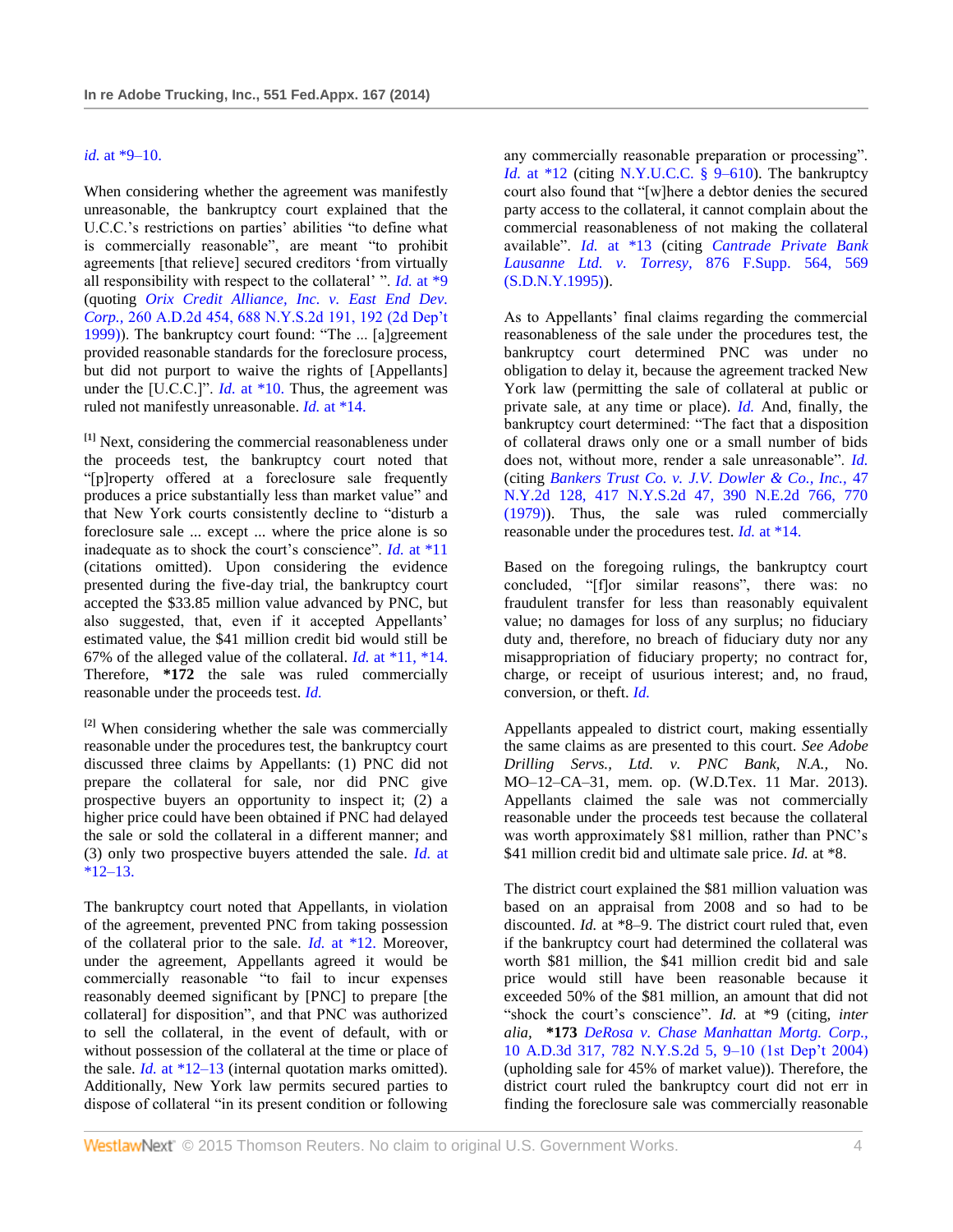under the proceeds test. *Id.* [at \\*9–10.](http://www.westlaw.com/Link/Document/FullText?findType=Y&serNum=2004946265&originatingDoc=Ie73929f9788a11e38914df21cb42a557&refType=RP&originationContext=document&vr=3.0&rs=cblt1.0&transitionType=DocumentItem&contextData=(sc.UserEnteredCitation))

Next, the district court considered Appellants' contention that the bankruptcy court erred in holding the foreclosure sale was commercially reasonable under the procedures test. *Id.* [at \\*10.](http://www.westlaw.com/Link/Document/FullText?findType=Y&serNum=2004946265&originatingDoc=Ie73929f9788a11e38914df21cb42a557&refType=RP&originationContext=document&vr=3.0&rs=cblt1.0&transitionType=DocumentItem&contextData=(sc.UserEnteredCitation)) The district court determined the bankruptcy court, despite Appellants' claims, concluded PNC's alleged failure to prepare the collateral for sale was excused by Appellants' denying PNC access to it. *[Id.](http://www.westlaw.com/Link/Document/FullText?findType=Y&serNum=2004946265&originatingDoc=Ie73929f9788a11e38914df21cb42a557&refType=RP&originationContext=document&vr=3.0&rs=cblt1.0&transitionType=DocumentItem&contextData=(sc.UserEnteredCitation))* [at \\*10.](http://www.westlaw.com/Link/Document/FullText?findType=Y&serNum=2004946265&originatingDoc=Ie73929f9788a11e38914df21cb42a557&refType=RP&originationContext=document&vr=3.0&rs=cblt1.0&transitionType=DocumentItem&contextData=(sc.UserEnteredCitation)) Moreover, as the bankruptcy court had noted, neither the agreement nor New York law required PNC to prepare the collateral before foreclosure. *Id.* The district court explained that, under New York law, the fact a greater selling price could have been obtained at a different time or by using different methods was not dispositive on whether a sale was commercially reasonable. *Id.* at \*11.

According to the district court, the bankruptcy court found that: under the agreement, the collateral could be sold at either a public or private sale and at any time or place, and could be advertised in publications or media of general circulation; and, New York law does not require a seller to advertise a foreclosure sale in any specific type of media or for a specific amount of time. *Id.* The district court ruled that, because the sale complied with the agreement and New York law, the bankruptcy court did not err in holding the sale was commercially reasonable under the procedures test. *Id.*

The district court also considered Appellants' claim that the bankruptcy court erred in finding the agreement was not manifestly unreasonable. *Id.* at \*12–13. Appellants took issue with two subsections:  $\S$  11.1(a), permitting PNC to sell the collateral without its possession, at one or more private or public sales, at any time or place, and at such price(s) and upon such terms for cash, credit, or future delivery as PNC may elect; and § 11.1(b), allowing certain actions in connection with the sale that would not be considered commercially reasonable if the parties had not agreed otherwise. *Id.* at \*12. Accordingly, Appellants claimed they essentially waived their right to a commercially reasonable sale through these two subsections. *Id.* The district court concluded the bankruptcy court disagreed because "[i]t held that [,] to be 'manifestly unreasonable,' a credit agreement must relieve creditors 'from virtually all responsibility with respect to the collateral' ". *Id.* at \*12–13 (quoting *[East](http://www.westlaw.com/Link/Document/FullText?findType=Y&serNum=1999102860&pubNum=602&originatingDoc=Ie73929f9788a11e38914df21cb42a557&refType=RP&fi=co_pp_sp_602_192&originationContext=document&vr=3.0&rs=cblt1.0&transitionType=DocumentItem&contextData=(sc.UserEnteredCitation)#co_pp_sp_602_192)  [End Dev. Corp.,](http://www.westlaw.com/Link/Document/FullText?findType=Y&serNum=1999102860&pubNum=602&originatingDoc=Ie73929f9788a11e38914df21cb42a557&refType=RP&fi=co_pp_sp_602_192&originationContext=document&vr=3.0&rs=cblt1.0&transitionType=DocumentItem&contextData=(sc.UserEnteredCitation)#co_pp_sp_602_192)* 688 N.Y.S.2d at 192 (citation omitted)). Furthermore, although the specified subsections gave PNC broad authority and allowed certain actions regarding the sale that otherwise would have been unreasonable, neither subsection waived the requirement of a commercially reasonable disposition of the collateral

entirely. *Id.* at \*13. Thus, the district court ruled the bankruptcy court did not err in holding the agreement was not manifestly unreasonable. *Id.*

<span id="page-4-0"></span>**[\[3\]](#page-0-2)** The final issues raised by Appellants and considered by the district court were whether the bankruptcy court failed to make sufficient findings of fact and conclusions of law to support ruling that there was no fraudulent transfer for less than reasonably equivalent value and that PNC did not owe a fiduciary duty to Appellants. *Id.* Noting the bankruptcy court issued a 24–page opinion containing findings of facts and conclusions of law, *id.* at \*14, the district court ruled: the bankruptcy court's holding that there was no fraudulent transfer for less than reasonably **\*174** equivalent value was supported by its determining the sale was commercially reasonable, *id.;* and the rulings were sufficient as to Appellants' fiduciary claims because, under New York law, the relationship between a debtor and creditor is not fiduciary in nature, *id.* at \*14–15 (citing *[Schroeder v. Capital One Fin. Corp.,](http://www.westlaw.com/Link/Document/FullText?findType=Y&serNum=2020205981&pubNum=4637&originatingDoc=Ie73929f9788a11e38914df21cb42a557&refType=RP&fi=co_pp_sp_4637_225&originationContext=document&vr=3.0&rs=cblt1.0&transitionType=DocumentItem&contextData=(sc.UserEnteredCitation)#co_pp_sp_4637_225)* 665 [F.Supp.2d 219, 225 \(E.D.N.Y.2009\)\)](http://www.westlaw.com/Link/Document/FullText?findType=Y&serNum=2020205981&pubNum=4637&originatingDoc=Ie73929f9788a11e38914df21cb42a557&refType=RP&fi=co_pp_sp_4637_225&originationContext=document&vr=3.0&rs=cblt1.0&transitionType=DocumentItem&contextData=(sc.UserEnteredCitation)#co_pp_sp_4637_225); and, therefore, the bankruptcy court's findings of fact and conclusions of law were sufficient for appellate review. *Id.* at \*15.

## **II.**

This court reviews "the decision of a district court, sitting as an appellate court, by applying the same standards of review to the bankruptcy court's findings of fact and conclusions of law as applied by the district court". *[In re](http://www.westlaw.com/Link/Document/FullText?findType=Y&serNum=2021324938&pubNum=506&originatingDoc=Ie73929f9788a11e38914df21cb42a557&refType=RP&fi=co_pp_sp_506_304&originationContext=document&vr=3.0&rs=cblt1.0&transitionType=DocumentItem&contextData=(sc.UserEnteredCitation)#co_pp_sp_506_304)  TransTexas Gas Corp.,* [597 F.3d 298, 304 \(5th Cir.2010\)](http://www.westlaw.com/Link/Document/FullText?findType=Y&serNum=2021324938&pubNum=506&originatingDoc=Ie73929f9788a11e38914df21cb42a557&refType=RP&fi=co_pp_sp_506_304&originationContext=document&vr=3.0&rs=cblt1.0&transitionType=DocumentItem&contextData=(sc.UserEnteredCitation)#co_pp_sp_506_304) (citation and internal quotation marks omitted). The bankruptcy court's findings of fact are reviewed for clear error; its conclusions of law, *de novo. [In re Morrison,](http://www.westlaw.com/Link/Document/FullText?findType=Y&serNum=2017895155&pubNum=506&originatingDoc=Ie73929f9788a11e38914df21cb42a557&refType=RP&fi=co_pp_sp_506_480&originationContext=document&vr=3.0&rs=cblt1.0&transitionType=DocumentItem&contextData=(sc.UserEnteredCitation)#co_pp_sp_506_480)* 555 [F.3d 473, 480 \(5th Cir.2009\)](http://www.westlaw.com/Link/Document/FullText?findType=Y&serNum=2017895155&pubNum=506&originatingDoc=Ie73929f9788a11e38914df21cb42a557&refType=RP&fi=co_pp_sp_506_480&originationContext=document&vr=3.0&rs=cblt1.0&transitionType=DocumentItem&contextData=(sc.UserEnteredCitation)#co_pp_sp_506_480) (citation omitted). "[S]trict application of the clearly-erroneous rule is particularly important where, as here, the district court has affirmed the bankruptcy judge's findings". *[Harvey v. Orix Credit](http://www.westlaw.com/Link/Document/FullText?findType=Y&serNum=1994239635&pubNum=506&originatingDoc=Ie73929f9788a11e38914df21cb42a557&refType=RP&fi=co_pp_sp_506_120&originationContext=document&vr=3.0&rs=cblt1.0&transitionType=DocumentItem&contextData=(sc.UserEnteredCitation)#co_pp_sp_506_120)  Alliance, Inc.* (*[In re Lamar Haddox Contractor, Inc.](http://www.westlaw.com/Link/Document/FullText?findType=Y&serNum=1994239635&pubNum=506&originatingDoc=Ie73929f9788a11e38914df21cb42a557&refType=RP&fi=co_pp_sp_506_120&originationContext=document&vr=3.0&rs=cblt1.0&transitionType=DocumentItem&contextData=(sc.UserEnteredCitation)#co_pp_sp_506_120)*), 40 [F.3d 118, 120 \(5th Cir.1994\)](http://www.westlaw.com/Link/Document/FullText?findType=Y&serNum=1994239635&pubNum=506&originatingDoc=Ie73929f9788a11e38914df21cb42a557&refType=RP&fi=co_pp_sp_506_120&originationContext=document&vr=3.0&rs=cblt1.0&transitionType=DocumentItem&contextData=(sc.UserEnteredCitation)#co_pp_sp_506_120) (citation and internal quotation marks omitted). A factual finding is clearly erroneous when, "although there is evidence to support it, the reviewing court is left with the definite and firm conviction that a mistake has been committed". *[Id.](http://www.westlaw.com/Link/Document/FullText?findType=Y&serNum=1994239635&originatingDoc=Ie73929f9788a11e38914df21cb42a557&refType=RP&originationContext=document&vr=3.0&rs=cblt1.0&transitionType=DocumentItem&contextData=(sc.UserEnteredCitation))* (citation and internal quotation marks omitted). In addition, "[t]he bankruptcy judge's opportunity to make first-hand credibility determinations entitles its assessment of the evidence to deference". *[In re Perry,](http://www.westlaw.com/Link/Document/FullText?findType=Y&serNum=2003607953&pubNum=506&originatingDoc=Ie73929f9788a11e38914df21cb42a557&refType=RP&fi=co_pp_sp_506_309&originationContext=document&vr=3.0&rs=cblt1.0&transitionType=DocumentItem&contextData=(sc.UserEnteredCitation)#co_pp_sp_506_309)* 345 [F.3d 303, 309 \(5th Cir.2003\)](http://www.westlaw.com/Link/Document/FullText?findType=Y&serNum=2003607953&pubNum=506&originatingDoc=Ie73929f9788a11e38914df21cb42a557&refType=RP&fi=co_pp_sp_506_309&originationContext=document&vr=3.0&rs=cblt1.0&transitionType=DocumentItem&contextData=(sc.UserEnteredCitation)#co_pp_sp_506_309) (citation omitted).

A court acting as the trier of fact "must find the facts specially and state its conclusions of law separately".